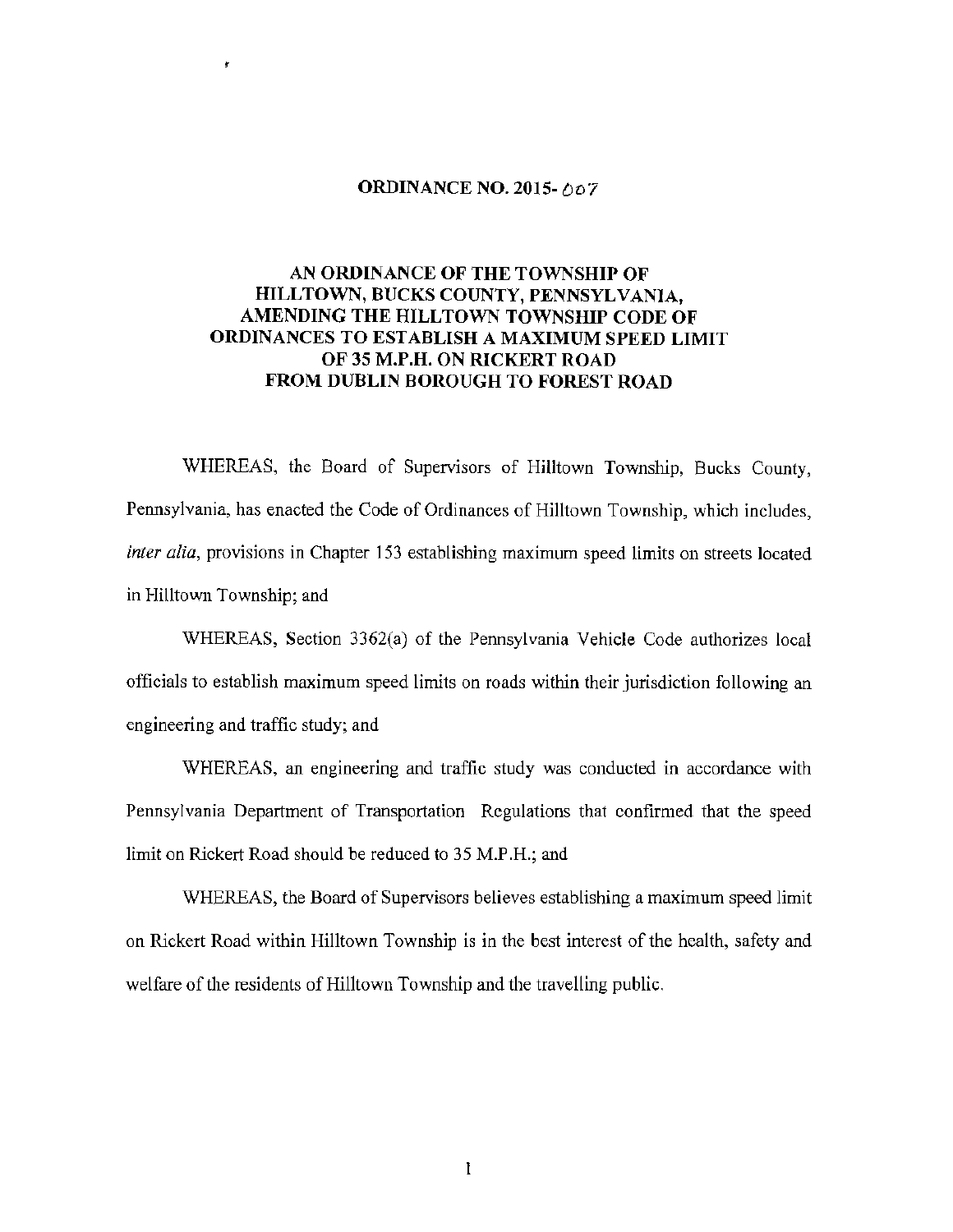NOW, THEREFORE, be it, and it is hereby ORDAINED by the Board of Supervisors of Hilltown Township, Bucks County, Pennsylvania, and it is hereby ENACTED and ORDAINED by authority of same as follows:

 $\mathbf{\hat{t}}$ 

ARTICLE I. Chapter 153, §153-13 of the Code of Ordinances of Hilltown Township, Bucks County, Pennsylvania, is amended to add the following maximum speed limit on the following road:

| <b>STREET</b> | <b>BETWEEN</b>                    | <b>MAXIMUM SPEED LIMIT</b> |
|---------------|-----------------------------------|----------------------------|
| Rickert Road  | Dublin Borough and<br>Forest Road | 35 M.P.H.                  |

ARTICLE II. The appropriate Township officials are hereby authorized to erect the required traffic control signs and devices necessary to identify the maximum speed limit established by this Ordinance.

ARTICLE III. Any provision of the Code of Ordinances of Hilltown Township, Bucks County, Pennsylvania, inconsistent with the provisions of this Ordinance are hereby repealed to the extent of the inconsistency. All provisions of the Code of Ordinances of Hilltown Township, Bucks County, Pennsylvania unaffected by this Ordinance are declared to be in full force and effect.

ARTICLE IV. The provisions of this Ordinance are declared to be severable. If any of the provisions of this Ordinance are declared by a court of competent jurisdiction to be invalid or unconstitutional, such detennination shall have no effect on the remaining provisions of this Ordinance or on the provisions of the Code of Ordinances of Hilltown Township, Bucks County, Pennsylvania